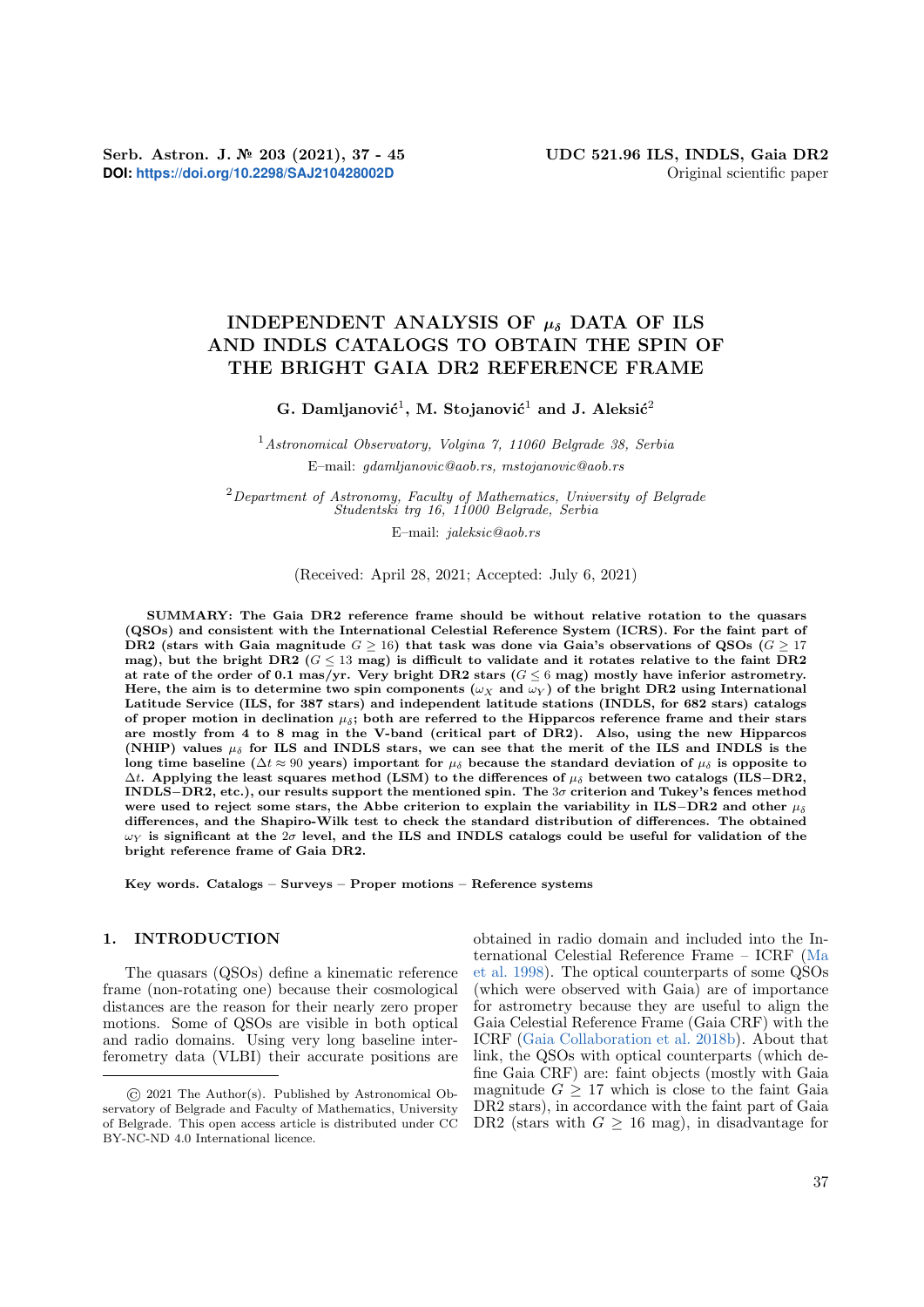the bright Gaia DR2 ( $G \leq 13$  mag), with sky distribution different from that for stars, etc.

There is an indication that the bright reference frame of the second Gaia data release – Gaia DR2 rotates with respect to the faint part of DR2 (the quasars based one) by the order of 0.1 mas/yr [\(Lin](#page-7-2)[degren](#page-7-2) [2020b\)](#page-7-2); the spin components are  $\omega_X$ ,  $\omega_Y$ , and  $\omega_Z$ . Also, there is the [Lindegren et al.](#page-7-3) [\(2018\)](#page-7-3) result that the DR2 stars with  $G \leq 6$  mag mostly have inferior astrometry. A set of proper motions which are calculated from the position differences between DR2 and the Hipparcos (the epoch difference is about 24 years) also shows some systematic errors of the bright DR2 proper motions [\(Brandt](#page-7-4) [2018\)](#page-7-4); this is equivalent to an inertial rotation of the bright DR2 reference frame.

To check the quality of the bright part of the Gaia reference frame, an independent and accurate set of data is of importance. In the paper [Lindegren](#page-7-2) [\(2020b\)](#page-7-2) this could be the VLBI technique and observations of radio stars. Here, the goal is to present the possibility of the International Latitude Service - ILS and independent latitude stations - INDLS catalogs of  $\mu_{\delta}$  for verification of Gaia's bright reference frame. Both catalogs (the ILS and INDLS) are referred to the Hipparcos reference frame but their merit is the long time baseline important for  $\mu_{\delta}$  because  $\Delta t \approx 90$ yr and the standard deviation of  $\mu_{\delta}$  is inversely proportional to  $\Delta t$ . In the case of the Hipparcos data, the  $\mu_{\delta}$  values are affected by the systematic errors of double and multiple stars because  $\Delta t < 4$  yr. Both catalogs mostly contain stars from 4 to 8 mag in the V-band (critical part of DR2) and since it is difficult to valdite the spin of the bright DR2, that is why we compare our  $\mu_{\delta}$  with suitable values of common stars in the bright part  $(G \leq 13 \text{ mag})$  of Gaia DR2 catalog.

The Section [2](#page-1-0) presents the main information about the Hipparcos, Gaia DR2, ILS, and INDLS data. The steps of the  $\omega_X$  and  $\omega_Y$  calculations are given in Section [3.](#page-2-0) The results and discussion are given in Section [4.](#page-4-0) Conclusions are in Section [5.](#page-6-0)

### <span id="page-1-0"></span>2. HIPPARCOS, GAIA DR2, ILS, AND INDLS DATA

Behind both satellite missions (Hipparcos and Gaia) is the European Space Agency (ESA). In the paper Damljanović and Taris  $(2019)$  we used the Hipparcos catalog data [\(ESA](#page-7-6) [1997\)](#page-7-6), new Hipparcos catalog data [\(van Leeuwen](#page-7-7) [2007\)](#page-7-7), Gaia DR2, and ILS to compare  $\mu_{\delta}$  values (of common stars) between each other. Also, in Damlianović and Taris  $(2019)$  the main steps of the ILS construction are presented. Similarly, this was done for the INDLS catalog in the paper Damljanović  $(2020)$ . The main task is to obtain the spin values  $\omega_X$  and  $\omega_Y$  (see Table [1\)](#page-4-1) of the bright DR2 reference frame using the ILS and INDLS  $\mu_{\delta}$  data. The component  $\omega_Z$  of the spin is not possible to calculate using  $\mu_{\delta}$ , but from the other investigations  $\omega_Z \approx 0$  mas/yr [\(Lindegren](#page-7-9) [2020a\)](#page-7-9).

The Hipparcos observation period was less than four years  $(\Delta t < 4 \text{ yr})$ ; it could be a problem for accurate positions and proper motions of double and multiple stars. There are 118218 stars (with  $V < 12$  mag, but mostly  $7 \leq V \leq 9$  mag), and their errors are: about 1 mas in position and parallax (at J1991.25), about 1 mas/yr in the proper motion; the errors of proper motion are larger in the case of double and multiple than for single stars (Vondrák et al. [1998\)](#page-7-11). After a new reduction of raw Hipparcos observations, the new Hipparcos catalog appeared with improved: coordinates, proper motions, and parallaxes of stars. The new astrometric data are better by a factor of 2.2 in total weight, and by up to a factor of 4 for stars with  $V \leq 8$  mag [\(van Leeuwen](#page-7-7) [2007\)](#page-7-7). Also, the ILS and INDLS stars are brighter than 8 V-mag [\(Daml-](#page-7-5)janović and Taris [2019,](#page-7-5) Damljanović [2020\)](#page-7-8). To get more accurate values of positions and proper motions, it is useful to combine the ground-based and satellite data; the results are: ARIHIP, the Earth Orientation  $\text{Catalog} - \text{EOC}$  (Vondrák and Ron [2003\)](#page-7-12), ILS [\(Daml-](#page-7-5)janović and Taris [2019\)](#page-7-5), INDLS (Damljanović [2020\)](#page-7-8), etc. The Gaia satellite was launched in December 2013

The Hipparcos reference frame has been linked to the ICRF, and the Hipparcos catalog is the optical counterpart of the ICRF [\(Kovalevsky et al.](#page-7-10) [1997\)](#page-7-10).

[\(Gaia Collaboration et al.](#page-7-13) [2016b\)](#page-7-13), and in July 2014 it started its operation phase to collect astronomical data for more than one billion stars and for about 500000 QSOs (with  $G \leq 20.7$  mag): positions, proper motions, and parallaxes [\(Prusti](#page-7-14) [2012\)](#page-7-14). Until now, there are only a few solutions [\(Gaia Collaboration](#page-7-15) [et al.](#page-7-15) [2016a,](#page-7-15) [Lindegren et al.](#page-7-3) [2018\)](#page-7-3): Gaia DR1 (the first one is based on the first 14 months of Gaia observations and appeared in September 2016), DR2 (the second one, its results are from the first 22 months of observations, and it appeared in April 2018), and EDR3 (the early third release with results using the first 34 months of observations, and it appeared in December 2020). There are about 1.69 billion sources in DR2 (with  $3 \leq G \leq 21$  mag): about 1.33 billion sources with five astrometric parameters (coordinates, proper motions, and parallaxes), and about 0.36 billion faint objects (with the approximate positions); the reference epoch is J2015.5. The Gaia DR2 optical reference frame (the faint part of it with  $G \geq 16$  mag) is aligned with the ICRS via quasars [\(Lindegren et al.](#page-7-3) [2018\)](#page-7-3). The median uncertainty in coordinates and parallax is about 0.04 mas for sources with  $G < 14$  mag at J2015.5 (it is 0.05 mas/yr in the proper motion). In the Gaia DR2 [\(Gaia Collabora](#page-7-16)[tion et al.](#page-7-16) [2018a\)](#page-7-16) there are about 560000 QSOs, and 2820 QSOs are from a prototype version of ICRF3 [\(Jacobs et al.](#page-7-17) [2018\)](#page-7-17); these objects and their positions define the optical reference frame (Gaia CFR2) at epoch J2015.5. Bright stars (with  $G \leq 6$  mag) mostly have inferior astrometry due to the calibration issues [\(Lindegren et al.](#page-7-3) [2018\)](#page-7-3) and a few times bigger error in the proper motion. In the paper Damljanović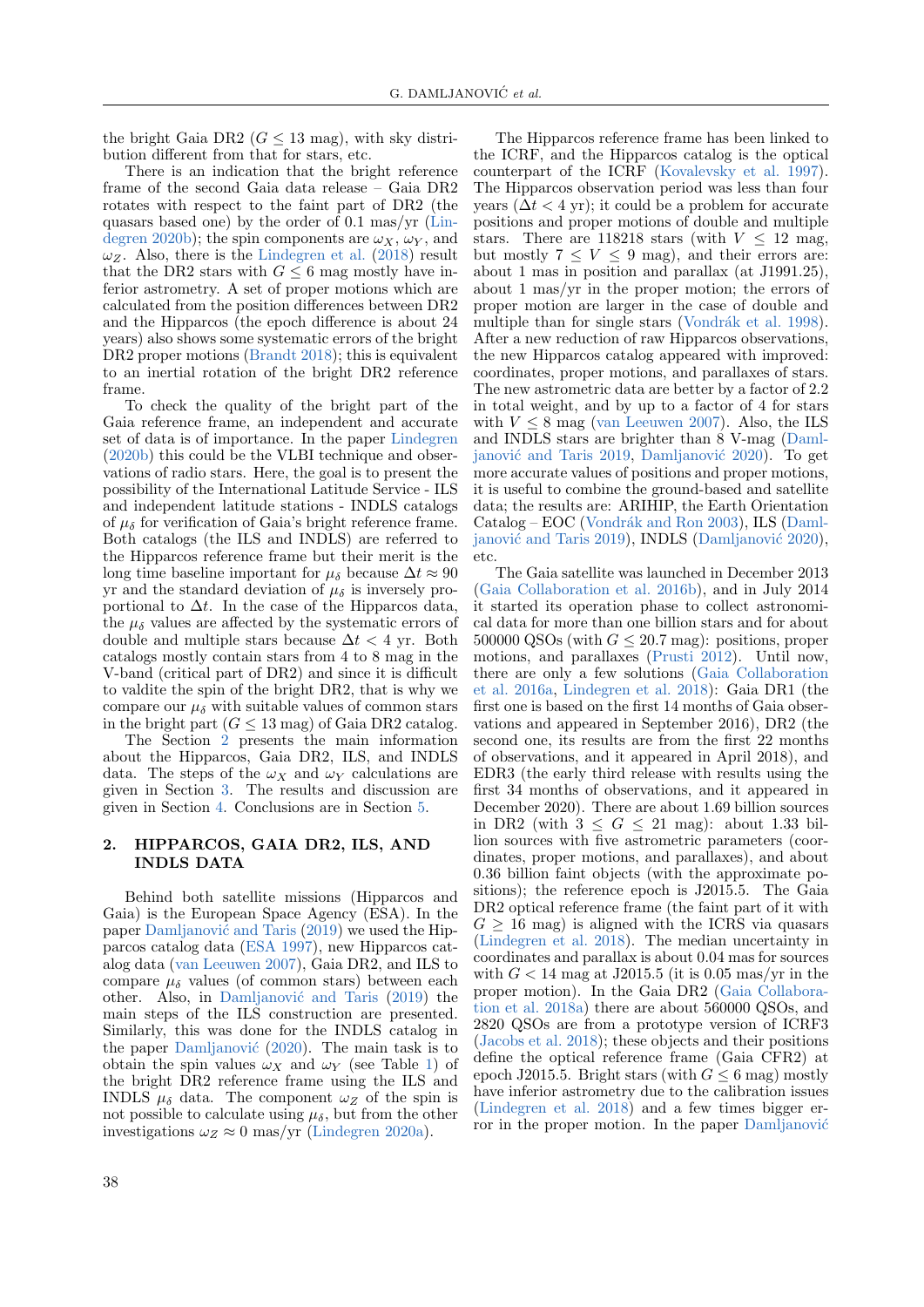[and Taris](#page-7-5) [\(2019\)](#page-7-5), using the ILS catalog it was shown that for these DR2 stars there are some systematic errors in line with the magnitude and color index of a star; similar results were presented in the paper Damljanović [\(2020\)](#page-7-8) about the INDLS stars.

The Gaia DR2 is an important step in realization of the future Gaia reference frame, and useful remarks about DR2 could improve the next release. Ideally, the Gaia reference frame should coincide with the International Celestial Reference System (ICRS) for both bright and faint sources, but for the DR2 bright sources there are no Gaia's direct observations of QSOs and there is no comparison of optical Gaia DR2 data with accurate VLBI data (of the same objects visible in optical and radio domains). The quality of the reference frame is better for the DR2 faint part than for the DR2 bright part. Because of this, we present an independent contribution to a possible validation of Gaia astrometry (DR2 data) using the ILS (with 387 stars) and INDLS (with 682 stars) catalogs.

The ILS catalog is based on zenith telescope data [\(Yumi and Yokoyama](#page-7-18) [1980\)](#page-7-18) spanning a time baseline of about 80 years ( $\Delta t \approx 80$  yr) during the period of 1899.7-1979.0 (more than 90 years including the Hipparcos point at 1991.25); these long history data are of importance to get accurate proper motions. The error of  $\mu_{\delta}$  is proportional to  $1/\Delta t$  [\(Eich](#page-7-19)[horn](#page-7-19) [1974\)](#page-7-19). Moreover, there were seven ILS stations (Carloforte, Cincinnati, Gaithersburg, Kitab, Mizusawa, Tschardjui, and Ukiah), and many observations of the same Talcott star pairs (from a few to a few hundred times per star and per year). First, the reduction of these stars to the Hipparcos reference system was done (Vondrák et al. [1998\)](#page-7-11); second, the original catalog of  $\mu_{\delta}$  (the ILS catalog) for 387 bright stars was constructed (Damlianović and Pejović  $2006$ , Damljanović and Taris [2019\)](#page-7-5); third, some compari-son results (Damljanović and Taris [2019\)](#page-7-5) of the four catalogs by pairs (the ILS, Hipparos –  $\text{HIP}$ , new Hipparcos – NHIP, and Gaia DR2) were presented, and fourth, the differences in  $\mu_{\delta}$  between pairs of catalogs to characterize the  $\mu_{\delta}$  errors was analyzed for these catalogs with a special focus on the Gaia DR2 and ILS catalogs (Damljanović and Taris [2019\)](#page-7-5). A similar procedure was done for construction of the IN-DLS catalog based on seven independent latitude stations: Belgrade, Blagoveschtschensk, Irkutsk, Mizusawa, Poltava, Pulkovo, and Warsaw; more about it in Damljanović  $(2020)$ . In the present paper, the subject is the spin of the bright part of Gaia DR2 using the ILS and INDLS catalogs.

Due to the specific Horrebow-Talcott method [\(Yumi and Yokoyama](#page-7-18) [1980\)](#page-7-18) of the measured star pairs of ILS and INDLS stars, it is difficult to determine  $\mu_{\delta}$  for each single star (Vondrák [2004\)](#page-7-21), but the original method was developed (Damljanović [2007\)](#page-7-22) and also the Hipparcos data were introduced into the calculation; the least squares method (LSM) was used. Distribution of the ILS stars via coordinates

and V magnitude is:  $0^h < \alpha \leq 24^h$ ,  $20^{\circ} \leq \delta \leq 60^{\circ}$ , and  $4 \leq V \leq 8$  (mostly, from 6 mag to 7 mag). It is similar for the INDLS stars, but  $30^{\circ} \le \delta \le 80^{\circ}$ .

The mean accuracy of ILS is 0.21 mas/yr; it is 0.144 for the same DR2 stars, 0.58 for HIP, and 0.36 for NHIP. The verification of the ILS data is carried out by applying the F-test. Using the  $3\sigma$  criterion 9 stars were rejected (see Table [2\)](#page-4-2), and for  $n = 378$ ILS stars the test statistic is  $F = S_1^2/S_2^2$ . If  $F \geq$  $F_{n-1,n-1,0.05}$  one concludes that:  $S_2^2$  is smaller than  $S_1^2$ , where  $F_{377,377;0.05} = 1.2$ ,  $S_2^2$  is the averaged value obtained by using  $sd_{\text{ILS}}^2$ ,  $S_1^2$  is for the NHIP or DR2 data. The value  $sd_{\text{ILS}}$  is the standard deviation of ILS  $\mu_{\delta}$ , sd<sub>NHIP</sub> is for the NHIP  $\mu_{\delta}$ , sd<sub>HIP</sub> is for the HIP  $\mu_{\delta}$ ,  $sd_{\text{DR2}}$  is for the DR2  $\mu_{\delta}$ ;  $sd^2$  is standard deviation squared in accordance with the ILS, NHIP, HIP and DR2 data. The values of F are:  $F = 2.206$  if  $S_1^2$  is for the NHIP data, and  $F = 0.730$  if  $S_1^2$  is for the DR2. In the case of the NHIP data,  $F > F_{377,377;0.05}$  and the hypothesis  $H_0(s d_{\text{ILS}}^2 = s d_{\text{NHIP}}^2)$  can be rejected. The same is in the case of HIP data because the NHIP astrometric data are better by up to a factor of four for stars with  $V \leq 8$  mag [\(van Leeuwen](#page-7-7) [2007\)](#page-7-7). This means the values of  $sd_{\text{ILS}}^2$  are smaller than those of  $sd_{\text{HIP}}^2$  and  $sd_{\text{NHIP}}^2$ , and the ILS  $\mu_{\delta}$  values are better than the Hipparcos and new Hipparcos ones, but this is not the case for the DR2 data, even if  $sd_{\text{ILS}}^2$  is close to  $sd_{DR2}^2$ . In the case of the INDLS  $\mu_{\delta}$  values, the mean accuracy of INDLS is 0.51 mas/yr and the verification of the INDLS data using the F-test is presented in Damljanović  $(2020)$ ; the result is that  $sd_{\text{INDLS}}^2$  is close to  $sd_{\text{HIP}}^2$ .

The systematic errors (depending on stellar magnitude, and color index of every star) in the ILS−DR2 differences of  $\mu_{\delta}$  have been already investigated, and they are nearly at the same level of 0.1 mas/yr [\(Daml-](#page-7-5)janović and Taris [2019\)](#page-7-5). In that paper, using common 387 stars it was concluded that all compared catalogs (ILS, DR2, and NHIP) are close to each other, but with small systematic errors. This systematic part is the subject of the present paper. The reason for that systematic part was found in double or multiple stars (Vondrák et al. [1998,](#page-7-11) Vondrák [2004,](#page-7-21) Damljanović and Taris [2019\)](#page-7-5), but after Lindegren's results [\(Lindegren](#page-7-9) [2020a,](#page-7-9)[b\)](#page-7-2) about a possible spin of the bright reference frame of Gaia DR2, the presented investigation is focused on two components  $\omega_X$  and  $\omega_Y$  which can here be obtained by using  $\mu_\delta$  values.

## <span id="page-2-0"></span>3. INVESTIGATION OF  $\omega_X$  AND  $\omega_Y$  OF THE BRIGHT DR2 SPIN

The  $3\sigma$  criterion was applied to 387 differences ILS−DR2 two times, and two sets of rejected stars are presented in Table [2:](#page-4-2) the Hipparcos number (HIP), ILS–DR2, and ILS–HIP differences  $\Delta$  of  $\mu_{\delta}$ . Each double or multiple star is marked with D. Nine stars were rejected after the first application of this criterion (the first column of Table [2\)](#page-4-2), and seven stars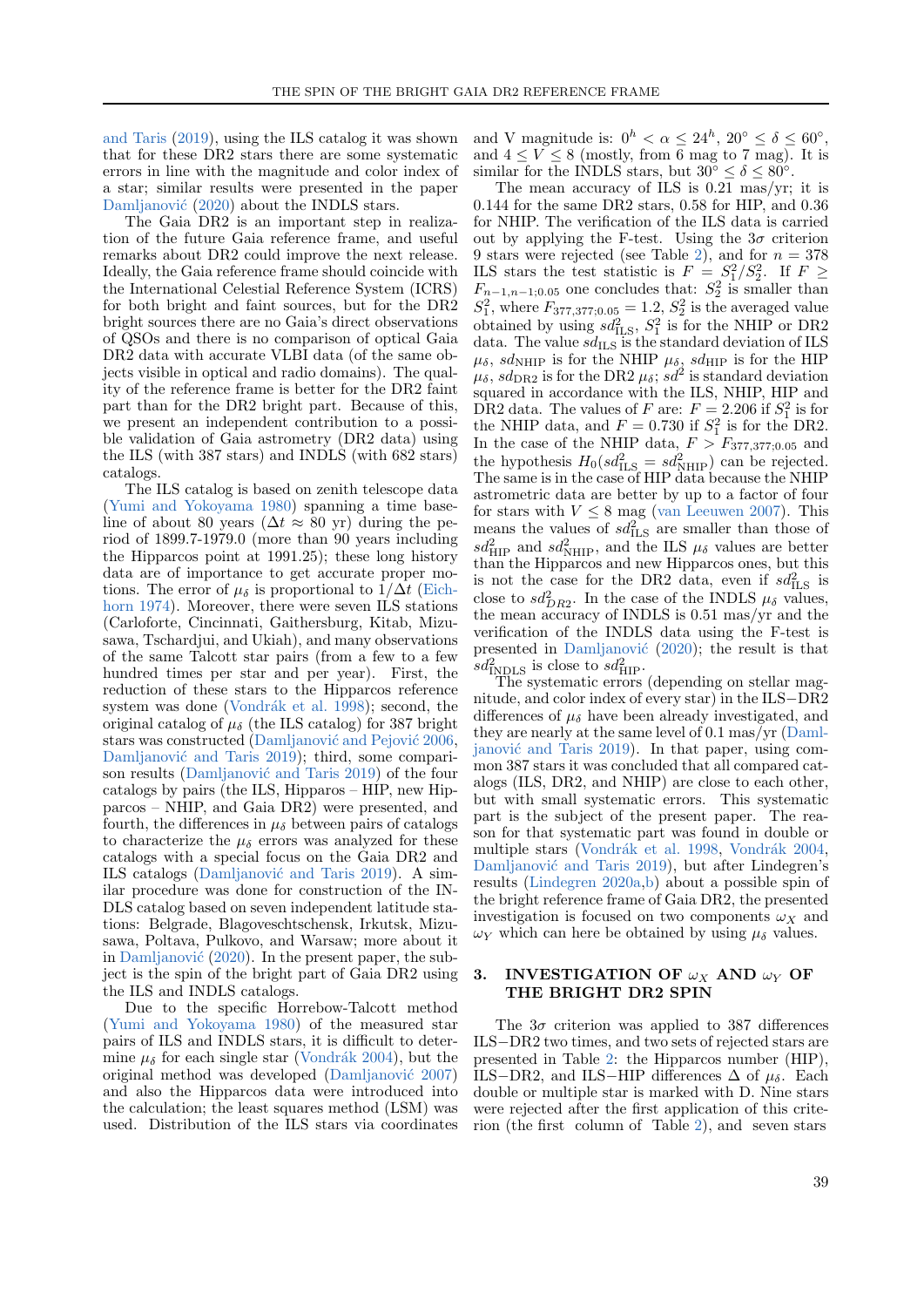

<span id="page-3-1"></span>Fig. 1: Mean proper motion differences as a function of  $\alpha$  (ILS–DR2, one rectangle per 3<sup>h</sup> subinterval via  $\alpha$ ),  $\mu_{\delta}$  differences ILS−DR2 for 387 ILS stars (points), the obtained spin (together  $\omega_X = 0.14$  mas/yr and  $\omega_Y =$ −0.59 mas/yr, dashed curve) using 378 stars and LSM.

after the second one (the second column of that table). It is interesting that the rejected stars (in Table [2\)](#page-4-2) show a better accordance between the ILS and HIP catalogs than the ILS and DR2 ones. For these stars, there are big differences of  $\mu_{\delta}$  for the ILS–DR2 and HIP−DR2, much bigger than formal errors of the catalogs. Only a few stars are marked as double or multiple stars, and an explanation for this is that some Gaia DR2 proper motions data are not reliable, even with small formal errors. There is a similar situation for the INDLS rejected stars (Damljanović [2020\)](#page-7-8). After application of the  $3\sigma$  criterion, there are 371 ILS stars and 672 INDLS stars for investigation of spin components  $\omega_X$  and  $\omega_Y$ .

Using [\(Lindegren](#page-7-9) [2020a\)](#page-7-9):

$$
\Delta \approx -\omega_X \sin \alpha + \omega_Y \cos \alpha, \tag{1}
$$

we apply Eq. [\(2\)](#page-3-0) to calculate the unknowns  $a, \omega_X$ , and  $\omega_Y$  using LSM. The values  $\Delta$  are differences of  $\mu_\delta$ (ILS–DR2, INDLS–DR2, etc.),  $\Delta = \mu_{\delta} - \mu'_{\delta}$ , where  $\mu_{\delta} = d\delta/dt$  is the component of the proper motion in the frame C (or catalog C) and  $\mu'_{\delta} = d\delta'/dt$  in the frame  $C'$  [\(Lindegren](#page-7-9) [2020a\)](#page-7-9) or catalog  $C'$ . In this way, it is possible to obtain two components of the spin between the two astrometric catalogs.

This means, the systematic errors of pairwise differences using common stars from the catalogs are calculated applying the formula:

<span id="page-3-0"></span>
$$
\Delta = a - \omega_X \sin \alpha + \omega_Y \cos \alpha, \tag{2}
$$

where the unknowns  $a, \omega_X$ , and  $\omega_Y$  describe the systematic part of the  $\mu_{\delta}$  differences.

In Fig. [1,](#page-3-1) the rectangles indicate a systematic curve (the mean proper motion differences ILS−DR2



<span id="page-3-2"></span>Fig. 2: Mean proper motion differences as a function of  $\alpha$ : ILS−NHIP (black circles), and NHIP−DR2 (black rectangles).

as a function of  $\alpha$ ), and these rectangles are somewhat higher in the central part of that figure (at  $\alpha \approx 12^{\rm h}$ ). In accordance with indication that the bright reference frame of DR2 rotates relative to the faint part of DR2 [\(Lindegren](#page-7-2) [2020b\)](#page-7-2), here two components of spin  $(\omega_X)$  and  $\omega_Y$  are investigated using LSM (results are in Table [1\)](#page-4-1), and the obtained curve for the case of ILS−DR2 is presented in Fig. [1](#page-3-1) as a dashed curve. The curve is following the rectangles. The rectangles are averaged differences over  $3<sup>h</sup>$ long subintervals via  $\alpha$  (Table [3\)](#page-6-1). The error bars for the plotted mean differences ILS−DR2 in Fig. [1](#page-3-1) are given in Table [3.](#page-6-1) These error bars are suitable values of standard deviations of differences of 3<sup>h</sup> long segments via  $\alpha$ . In Fig. [1,](#page-3-1) the  $\mu_{\delta}$  differences ILS−DR2 for 371 stars are presented with points. These points are concentrated around the rectangles and obtained curve, and the curve is calculated using the values  $a = 0.03$  mas/yr,  $\omega_X = 0.14$  mas/yr and  $\omega_Y = -0.59$  mas/yr in the case of ILS-DR2 and  $n = 371$  (Table [1\)](#page-4-1); the suitable residuals (in Table [3\)](#page-6-1) for the case ILS−DR are close to zero which means that the curve is well determined. Other differences (ILS−NHIP and NHIP−DR2) are presented in Fig. [2,](#page-3-2) and their values with standard deviations are in Table [3.](#page-6-1) The obtained values for ILS−HIP are close to the values for ILS−NHIP because, almost always, HIP and NHIP give practically the same result. The catalogs fall in three distinct groups: DR2, HIP and NHIP, ILS and INDLS. There are some differences between the three groups, and the bright DR2 deviating most from the other two groups. The differences ILS−NHIP and INDLS−NHIP are presented just to show that their  $\omega_Y$  values are smaller than the values of DR2 from the other two groups. Each set of differences ILS−DR2 and NHIP−DR2 is with the same sinusoidal shape, but just with a different value of amplitude. The related unknowns a (free term),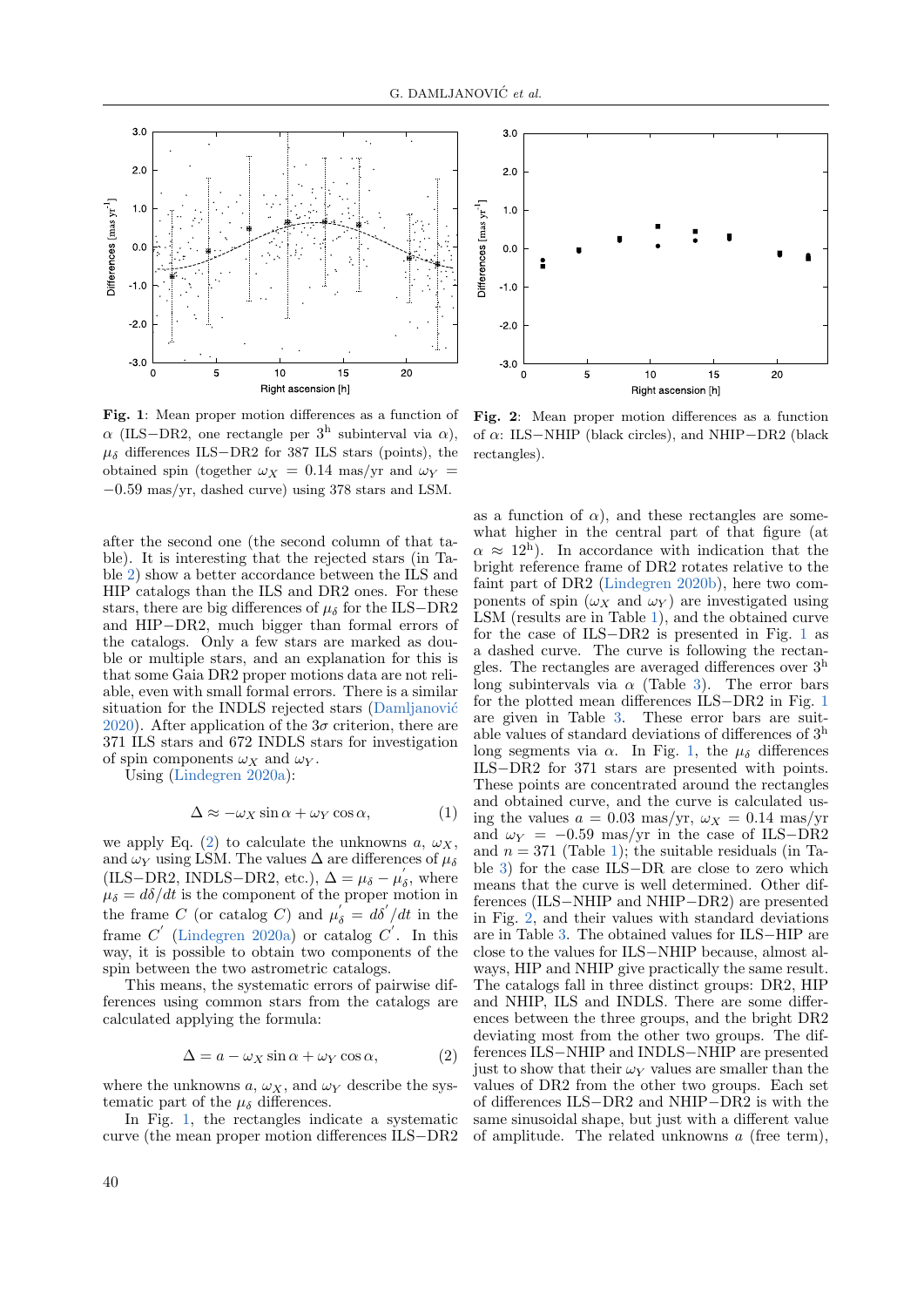| Catalog, $n, s_0$           | $\boldsymbol{a}$  | $\omega_X$        | $\omega_Y$        |
|-----------------------------|-------------------|-------------------|-------------------|
| $[\text{mas/yr}]$           | $[\text{mas/yr}]$ | $[\text{mas/yr}]$ | $[\text{mas/yr}]$ |
| ILS-NHIP, $n = 371, 1.02$   | $-0.03(0.05)$     | 0.04(0.08)        | $-0.18(0.07)$     |
| ILS-DR2, $n = 371, 1.16$    | 0.03(0.06)        | 0.14(0.10)        | $-0.59(0.08)$     |
| NHIP-DR2, $n = 371, 1.18$   | 0.06(0.06)        | 0.10(0.10)        | $-0.42(0.08)$     |
| ILS-DR2, $n = 353, 0.93$    | 0.09(0.05)        | 0.14(0.08)        | $-0.50(0.06)$     |
| INDLS-NHIP, $n = 672, 1.48$ | 0.05(0.06)        | 0.08(0.08)        | $-0.19(0.08)$     |
| INDLS-DR2, $n = 672, 1.73$  | 0.01(0.07)        | $-0.03(0.09)$     | $-0.54(0.10)$     |
| NHIP-DR2, $n = 672, 1.49$   | $-0.03(0.06)$     | $-0.11(0.08)$     | $-0.35(0.08)$     |

<span id="page-4-1"></span>Table 1: Values of:  $s_0$ , free term (a), and two spin components ( $\omega_X$ ,  $\omega_Y$ ) using  $n = 371 \mu_\delta$  differences (ILS–NHIP, ILS−DR2, NHIP−DR2), 353  $\mu_{\delta}$  differences ILS−DR2, and suitable differences for 672 INDLS stars.

<span id="page-4-2"></span>Table 2: Rejected ILS stars by applying the  $3\sigma$  criterion, their Hipparcos number (HIP), ILS−DR2, and ILS−HIP differences  $\Delta$  of  $\mu_{\delta}$  (double or multiple star is marked with D); 9 stars were rejected after the first running of that criterion (the first column), and 7 stars after the second one (the second column).

| HIP (ILS-DR2, ILS-HIP)                                                                                                                                                                                                                 | $HIP$ (ILS-DR2, ILS-HIP)                                                                                                                                                         |
|----------------------------------------------------------------------------------------------------------------------------------------------------------------------------------------------------------------------------------------|----------------------------------------------------------------------------------------------------------------------------------------------------------------------------------|
| $\Delta$ [mas/yr]                                                                                                                                                                                                                      | $\Delta$ [mas/yr]                                                                                                                                                                |
| $5465 (-7.00, -2.02)$<br>$9493 (-7.25, -0.57)$<br>$22279$ (7.30, $-1.53$ ) D<br>44064 (6.46, 4.63) D<br>$45910 (-7.08, -0.72)$<br>$55060$ $(16.32, -0.51)$<br>62145(8.56, 8.56)<br>$75256 (-6.21, 1.77)$<br>$117622$ (17.02, $-1.00$ ) | $5045 (-4.46, -2.20)$<br>$17460 (-4.36, 1.56)$<br>$40305(4.27, -2.54)$<br>56613 (5.47, $-0.57$ ) D<br>$62825$ $(4.29, 0.15)$<br>$67529 (-5.98, -3.64)$<br>$109096 (-4.44, 1.50)$ |

 $\omega_X$ , and  $\omega_Y$  of Eq. [\(2\)](#page-3-0) are calculated and presented in Table [1](#page-4-1) (top). The results from the INDLS data are close to the results from the ILS data and are presented in Table [1](#page-4-1) (below).

For each presented combination of catalogs (in Table [1\)](#page-4-1), using 371 stars (ILS data) and 672 stars (IN-DLS data), the values of  $\omega_Y$  are: negative as Lindegren's [\(2020b\)](#page-7-2) and Brandt's [\(2018\)](#page-7-4) results, significant at the  $2\sigma$  level, of the order of 0.1 mas/yr as Brandt's result [\(2018\)](#page-7-4), remarkable for ILS−DR2 and INDLS $-DR2$  (about  $-0.5$  mas/yr), and relative (between two catalogs). The values of  $\omega_X$  (Table [1\)](#page-4-1) are not significant at the  $2\sigma$  level. The value  $\omega_Z$  is impossible to obtain from  $\mu_{\delta}$  data, but it is nearly zero from other investigations [\(Lindegren](#page-7-9) [2020a\)](#page-7-9). Some values of the coefficients a,  $\omega_X$ , and  $\omega_Y$  (in Table [1\)](#page-4-1) are small for any combination of catalogs or their standard errors are higher than the corresponding values.

Also, the sum  $s_0$  of the random errors for both catalogs (or a combination of formal errors for pair of catalogs) is in Table [1;](#page-4-1)  $s_0$  is the unit weight error of the solution of the system (or the sample standard deviation). It is the random part of  $\Delta$ , and it is calculated as:

$$
s_0 = \sqrt{\frac{1}{n-3} \sum_{i=1}^{n} (\Delta_i - A_i)^2},
$$
 (3)

where  $n = 371$  in the case of ILS data,  $\Delta_i = \mu_{\delta i} - \mu'_{\delta i}$ , and  $A_i = a - \omega_X \sin \alpha_i + \omega_Y \cos \alpha_i$ .

In the ILS–NHIP case,  $s_0 \approx 1$  mas/yr, but in the ILS−DR2 ( $n = 371$ ) and NHIP−DR2 cases,  $s_0 \approx$ 1.2 mas/yr. As mentioned, the Gaia DR2 stars with  $G \leq 6$  mag have inferior astrometry [\(Lindegren et al.](#page-7-3) [2018\)](#page-7-3), and this could be the reason why  $s_0 \approx 1.2$ mas/yr. It means the  $\mu_{\delta}$  values of the DR2 bright stars could be underestimated. The results from the INDLS data (Table [1\)](#page-4-1) support this conclusion.

#### <span id="page-4-0"></span>4. RESULTS AND DISCUSSION

### 4.1. Investigation of systematic variability using the Abbe criterion

The Abbe criterion [\(Malkin](#page-7-23) [2013\)](#page-7-23) could be used to check the trends and low-frequency variations in  $\Delta_i$ . It is aimed at testing the hypothesis that all mathematical expectancies of the analyzed  $\Delta_i$  are equal. The ratio  $R = a_1/a_2$  is the Abbe statistic, where  $a_1$  is the Allan variance and  $a_2$  is the dispersion of the data  $\Delta_i$ . The value  $a_2$  is greater than  $a_1$  if there are trends and low-frequency variations in  $\Delta_i$  values (or if  $R < R_0$ , where  $R_0$  is the critical point of the Abbe distribution). If  $R < R_0$ , the hypothesis that there is no trend in  $\Delta_i$  is rejected (or the conclusion is that there are statistically significant systematic variations in  $\Delta_i$  values). The Abbe criterion is here applied to the  $\Delta_i$  values, to explain variability in ILS−DR2 and other suitable differences in Table [1,](#page-4-1) i.e. whether or not some variability could be explained by formal errors. After applying that criterion to 378 stars and ILS−DR2 differences, the calculated values (for probability level of 0.05) are:  $R = 0.876, R_0 = 0.916, a_1 = 1.725, a_2 = 1.969$ . The average value  $\Delta$  for differences  $\Delta_i$  is  $-0.011 \pm 1.403$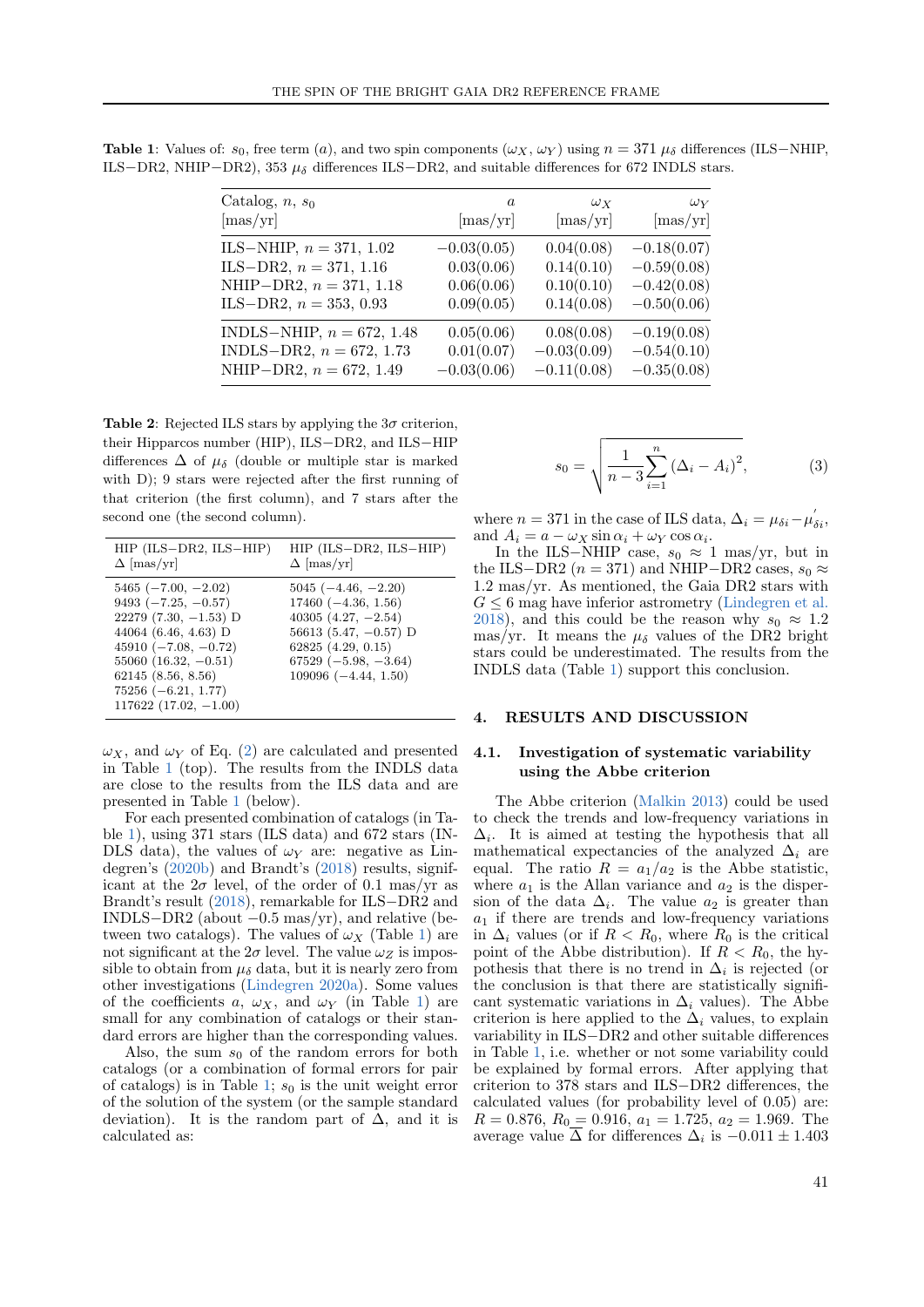mas/yr. The values  $a_1$  and  $a_2$  are calculated using formulas:

$$
a_1 = \frac{1}{2n - 1} \sum_{i=1}^{n-1} (\Delta_{i+1} - \Delta_i)^2,
$$
 (4a)

$$
a_2 = \frac{1}{n-1} \sum_{i=1}^{n} (\Delta_i - \overline{\Delta})^2.
$$
 (4b)

Because  $n = 378$ ,  $R_0$  is calculated using the formula  $R_0 = 1 + U_q/[n + 0.5(1 + U_q^2)]^{0.5}$ , where  $U_q$ is the quantile of the order  $q$  of standard (normal) distribution of values  $\Delta_i$ , and for  $q = 0.05$  it is  $U_{0.05} = -U_{0.95} = -1.64485$ . It is  $R < R_0$ , and we conclude that the set of values  $\Delta_i$  is not possible to explain with only formal errors (in line with the Abbe criterion). It means, there is some systematic part (it could be in accordance with the spin of the bright DR2). After removing the suitable values of the obtained curve presented in Fig. [1](#page-3-1) from ILS−DR2 differences to get residuals, and applying the Abbe criterion to these 378 residuals, there are other values:  $R = 1.016$ ,  $a_1 = 1.726$ ,  $a_2 = 1.699$ ,  $\overline{\Delta} = -0.014$  mas/yr. Now, it is  $R \geq R_0$  and we conclude that the set of values  $\Delta_i$  contains only formal errors (in line with the Abbe criterion). This means that the detected systematic part (values a,  $\omega_X$ , and  $\omega_Y$  of ILS−DR2 in Table [1\)](#page-4-1) is well determined and removed from the ILS−DR2 differences. In accordance with the Abbe criterion at points and rectangles (differences ILS−DR2, in Fig. [1\)](#page-3-1) there is some systematic part (not only formal errors). In suitable residuals that systematic part is not detected and there are only formal errors.

# 4.2. Investigation of normal distribution of  $\Delta_i$  differences by the Shapiro-Wilk test and rejected stars by the method of Tukey's fences

The Abbe criterion is valid if the ILS−DR2 differences  $\Delta_i$  satisfy the standard (normal) distribution. Fig. [3](#page-5-0) shows the distributions of 378 ILS−DR2 differences (solid line) and of residuals (dashed line). It looks like a normal distributions but it is necessary to check it by using some additional test. The Shapiro-Wilk test [\(Shapiro and Wilk](#page-7-24) [1965\)](#page-7-24) is applied to 378 differences  $\Delta_i$  and the mentioned residuals. The null hypothesis that the population is normally distributed is rejected. On the other hand, if some of 378 values  $\Delta_i$  could be rejected, it is possible to get the normal distribution. Because of this, more differences  $\Delta_i$  were rejected using the method of Tukey's fences [\(Tukey](#page-7-25) [1977\)](#page-7-25).

The method of Tukey's fences is applied to 378 differences, and 25 stars are rejected (two cases are double stars, see Table [4\)](#page-6-2). After that, there are 353 stars which follow the normal distribution of  $\Delta_i$  for a new calculation of a,  $\omega_X$  and  $\omega_Y$  (the results for

<span id="page-5-1"></span>

<span id="page-5-0"></span>Fig. 3: Distribution of differences ILS−DR2 (solid line), and residuals (ILS−DR2 without obtained curve, dashed line) of 378 ILS stars.

ILS−DR2 and  $n = 353$  are in Table [1\)](#page-4-1). Now, after the Shapiro-Wilk test, both sets of data (ILS−DR2 differences and suitable residuals for  $n = 353$ ) satisfy the normal (standard) distribution. Such a distribution is necessary for a correct application of the Abbe criterion.

### 4.3. Results

In the case ILS−DR2 and  $n = 353$  (Table [1\)](#page-4-1), the new value  $\omega_X$  is stable, and for the value  $\omega_Y$  there is a small change (about 15%). Now, it is  $-0.50 \pm$ 0.06 mas/yr instead of  $-0.59 \pm 0.08$  mas/yr, but the standard deviation (0.06) is better than the first one  $(0.08$  for  $n = 371$  stars, Table [1\)](#page-4-1). As for the Abbe criterion and method of Tukey's fences, there is a similar situation for other differences: INDLS−DR2, etc.

In Table [1,](#page-4-1) the value  $s_0$  for ILS−DR2 is going from 1.16 mas/yr  $(n = 371)$  to 0.93 mas/yr  $(n = 353)$ . As to the solution with  $n = 371$  stars, this means that the  $3\sigma$  criterion is applied twice: to 387 stars (9 stars are rejected) and, after that, to 378 stars (7 stars are rejected); all rejected stars are in Table [2.](#page-4-2) About the solution with  $n = 353$  stars, after the first applying the  $3\sigma$  criterion, there are 378 stars and the method of Tukey's fences is applied to these 378 stars to get 353 stars; 25 rejected stars are in Table [4.](#page-6-2)

Using Eq. [\(4\)](#page-5-1), the Abbe criterion is again applied to  $n = 353$  values of  $\Delta_i$  (which are following the normal distribution), we can conclude that:  $R < R_0$ for ILS-DR2 differences  $(R_0 = 0.913, R = 0.854),$ and  $R \geq R_0$  for suitable residuals  $(R_0 = 0.913,$  $R = 1.008$ . We can not explain the 353 ILS-DR2 differences  $\Delta_i$  using only formal errors, but we can do it it for the suitable residuals. It means, the curve (in Fig. [1\)](#page-3-1) is well detected in the mentioned differences and removed from them to get suitable residuals. Even with  $n = 353$  stars, there are no remarkable changes of the results presented in Table [1.](#page-4-1) It is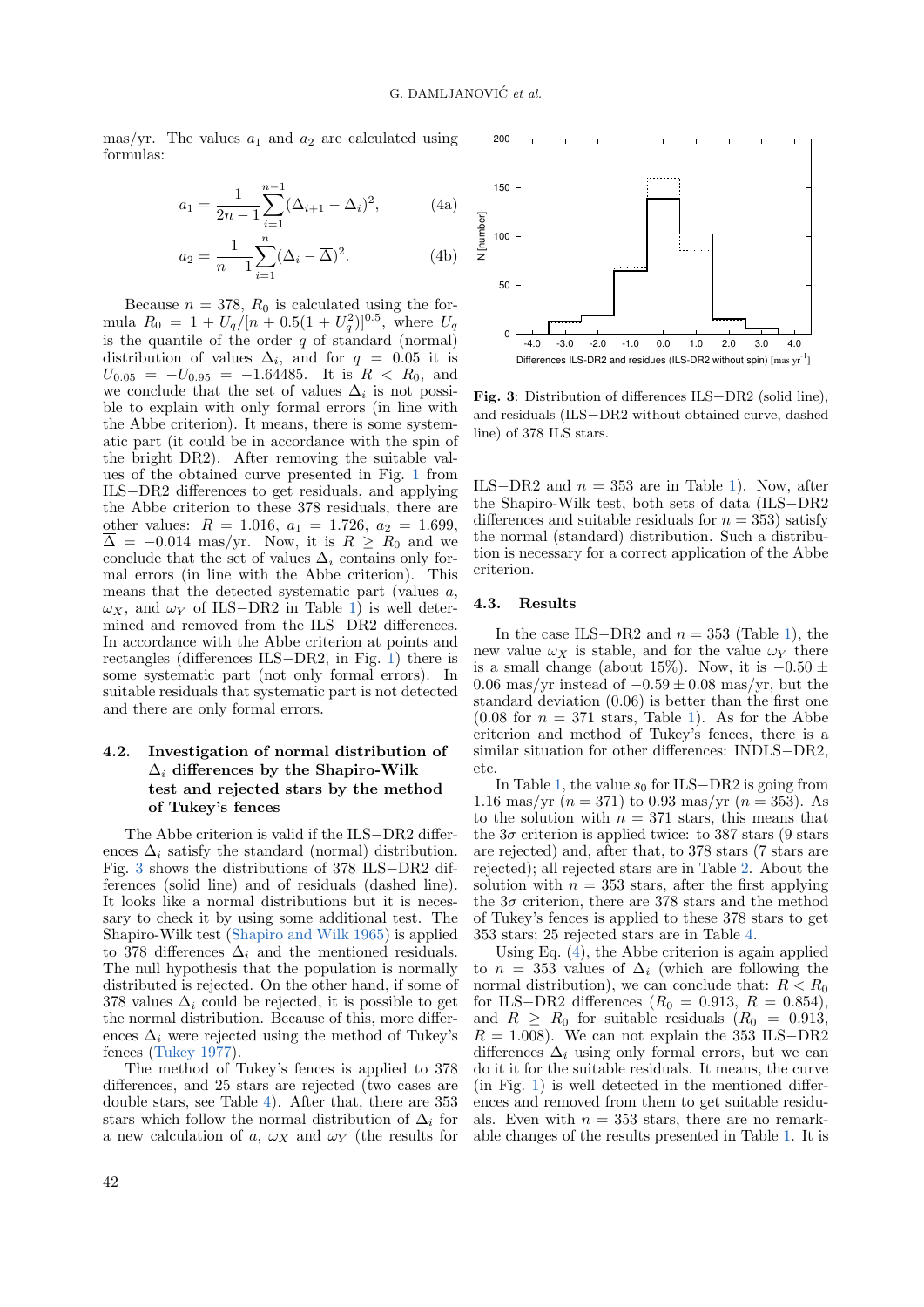| Subinterval<br> h | m  | $\overline{\Delta}(sd)$<br>$[\text{mas/yr}]$ | $\overline{\Delta}(sd)$<br>$[\text{mas/yr}]$ | $\overline{\Delta}(sd)$<br>$[\text{mas/yr}]$ | $\overline{\Delta}(sd)$<br>$[\text{mas/yr}]$ |
|-------------------|----|----------------------------------------------|----------------------------------------------|----------------------------------------------|----------------------------------------------|
|                   |    | Catalog<br><b>ILS-NHIP</b>                   | Catalog<br>$ILS-DR2$                         | Residuals<br>$ILS-DR2$                       | Catalog<br>NHIP-DR2                          |
| [0, 3)            | 67 | $-0.30(0.90)$                                | $-0.76(1.71)$                                | $-0.20(1.71)$                                | $-0.46(1.85)$                                |
| [3, 6)            | 42 | $-0.07(1.24)$                                | $-0.10(1.91)$                                | 0.24(1.90)                                   | $-0.03(2.16)$                                |
| [6, 9)            | 22 | 0.21(1.64)                                   | 0.48(1.88)                                   | 0.34(1.85)                                   | 0.27(1.74)                                   |
| [9, 12)           | 64 | 0.07(0.93)                                   | 0.65(2.50)                                   | 0.14(2.48)                                   | 0.58(2.54)                                   |
| [12, 15)          | 56 | 0.21(1.35)                                   | 0.66(1.66)                                   | 0.05(1.66)                                   | 0.45(1.17)                                   |
| [15, 18)          | 41 | 0.25(1.43)                                   | 0.58(1.73)                                   | 0.17(1.76)                                   | 0.33(2.19)                                   |
| [18, 21)          | 29 | $-0.17(1.09)$                                | $-0.29(1.14)$                                | $-0.11(1.16)$                                | $-0.11(0.68)$                                |
| [21, 24)          | 66 | $-0.17(0.96)$                                | $-0.44(2.22)$                                | 0.01(2.23)                                   | $-0.26(2.20)$                                |

<span id="page-6-1"></span>Table 3: Average values  $\overline{\Delta}$  with standard deviations sd of  $\mu_{\delta}$  differences  $\Delta$  (ILS–NHIP, ILS–DR2, NHIP–DR2) and residuals (ILS−DR2 without obtained spin), m is the number of ILS stars in  $3<sup>h</sup>$  long subinterval via  $\alpha$ .

possible to conclude that the curve (in Table [1,](#page-4-1) and in Fig. [1\)](#page-3-1) is well calculated, and the procedure for obtaining two spin components  $\omega_X$  and  $\omega_Y$  is correct. Also, in all catalogs (in Table [1\)](#page-4-1) there is the rotation  $\omega_Y$  which is of the order of 0.1 mas/yr for stars between 4 and 8 mag in the V domain, but  $\omega_Y \approx -0.5$  mas/yr is remarkable in the ILS-DR2 and INDLS−DR2 cases. The results for INDLS data (Table [1,](#page-4-1) bottom) support those for ILS data (Table [1,](#page-4-1) top).

A few possible sources for the observed differences are marked: a distortion in the Gaia DR2 positional reference frame, a distortion in the Gaia DR2 proper motions, or a distortion in the Hipparcos positional reference frame; or any combination of these is possible. The ILS and INDLS stars were reduced to the Hipparcos reference system. In this paper, a distortion in the Gaia DR2 proper motions (via the spin of the bright DR2) is marked as a serious candidate for the detected systematic error.

#### <span id="page-6-0"></span>5. CONCLUSIONS

Following an indication [\(Lindegren](#page-7-2) [2020b\)](#page-7-2) that the bright reference frame of Gaia DR2 rotates relative to the faint part of DR2, the independent ILS and INDLS data of  $\mu_{\delta}$  are used to investigate two spin components  $(\omega_X \text{ and } \omega_Y)$ . We can not calculate the component  $\omega_Z$  using only  $\mu_\delta$  data, but  $\omega_Z \approx 0$ mas/yr from other investigation [\(Lindegren](#page-7-9) [2020a\)](#page-7-9). The original ILS catalog of  $\mu_{\delta}$  is based on the groundbased observations during the period from 1899.7 to 1979.0; it is about 80 years (or about 90 years with the Hipparcos point for the moment 1991.25). There was a network of seven ILS instruments (zenith telescopes at latitude  $39°1$ ). These data provide accurate ILS  $\mu_{\delta}$  values of 387 common ILS and Hipparcos stars. The original method was applied [\(Daml-](#page-7-5)janović and Taris [2019\)](#page-7-5), and the mean accuracy of

<span id="page-6-2"></span>Table 4: Rejected 25 ILS stars by applying the method of Tukey's fences, their Hipparcos numbers (HIP), and ILS−DR2 differences  $\Delta$  of  $\mu_{\delta}$ ; every double or multiple star is marked with D.

| $HIP$ (ILS-DR2)   | $HIP$ (ILS-DR2)   |
|-------------------|-------------------|
| $\Delta$ [mas/yr] | $\Delta$ [mas/yr] |
| $4584 (-3.32)$    | 56613 (5.47) D    |
| $5045 (-4.46)$    | 62825 (4.29)      |
| $5544 (-3.94)$    | $67529 (-5.98)$   |
| $7370 (-4.01)$    | 75543(3.61)       |
| $11611 (-2.94)$   | $75825 (-2.73)$   |
| $17460 (-4.36)$   | $79236 (-3.30)$   |
| $17475 (-2.79)$   | 84606 (3.53) D    |
| $19030 (-3.13)$   | $100651 (-3.08)$  |
| 20241(3.51)       | $106306 (-4.03)$  |
| $20933 (-2.85)$   | $109096 (-4.44)$  |
| 40305 (4.27)      | $113505 (-3.97)$  |
| 54063 (4.02)      | $113766 (-3.97)$  |
|                   | 115317 (3.62)     |

the ILS  $\mu_{\delta}$  is about 0.21 mas/yr (0.51 mas/yr for INDLS data) which is in accordance with modern astrometry. The original INDLS catalog is based on observations of seven independent latitude stations over many decades during the last century (Damljanović [2020\)](#page-7-8). Both catalogs (ILS and INDLS) are referred to the Hipparcos reference frame, but their merit is the long time baseline ( $\Delta t \approx 90$  years) important for  $\mu_{\delta}$ . The short time baseline ( $\Delta t < 4$  years of the Hipparcos data) could be the reason why the HIP and NHIP  $\mu_{\delta}$  values are affected by the systematic errors of double and multiple stars.

After the  $3\sigma$  criterion, we continue with 371 ILS stars (and with 672 INDLS stars) to investigate the  $\omega_X$  and  $\omega_Y$  spin components of the bright Gaia DR2 reference frame (stars with  $G \leq 13$  mag). Two men-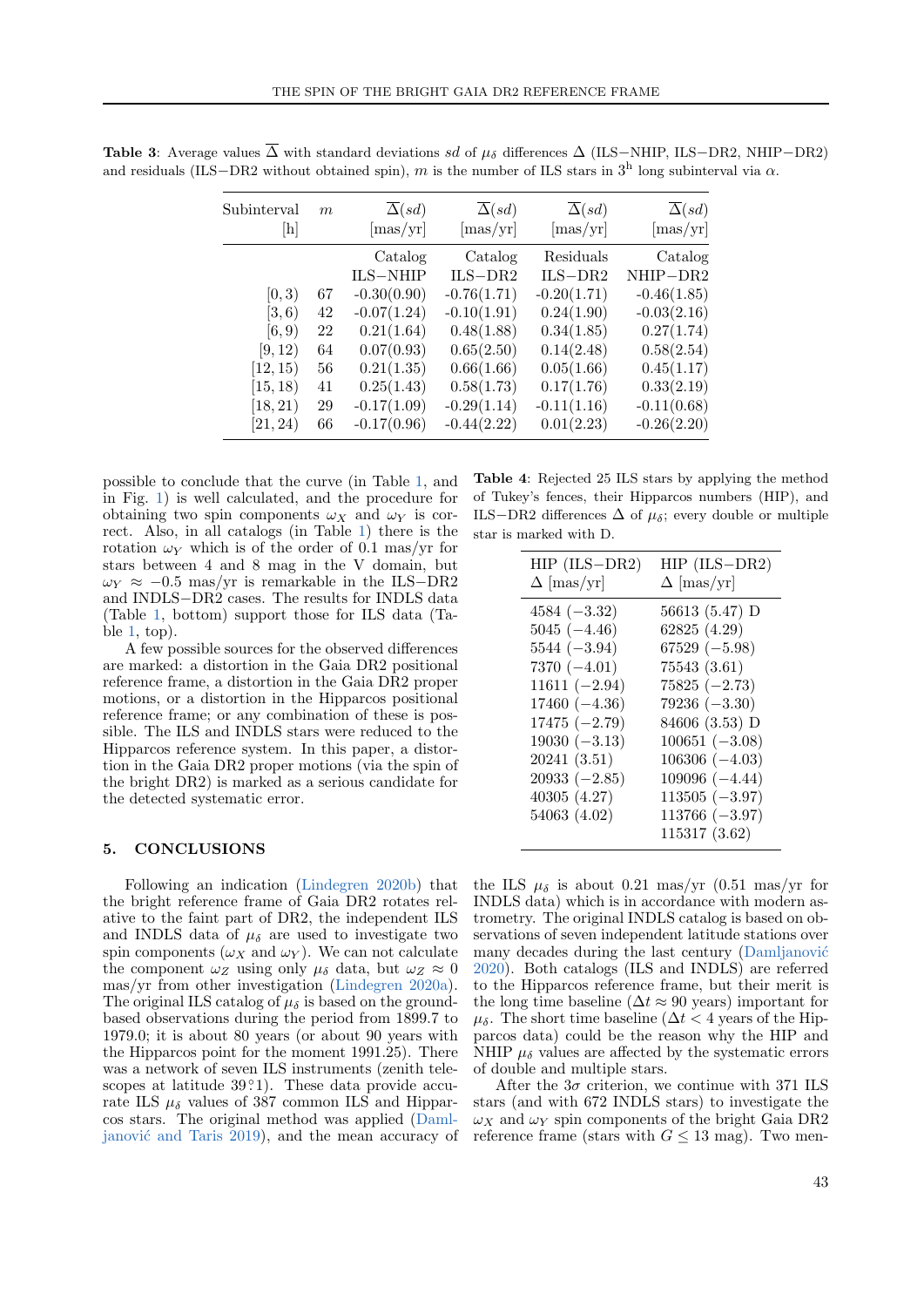tioned components are obtained and presented in Ta-ble [1.](#page-4-1) The value  $\omega_X$  is not significant at the  $2\sigma$ level but  $\omega_Y = -0.59 \pm 0.08$  mas/yr for ILS-DR2  $(-0.54 \pm 0.10 \text{ mas/yr}$  for INDLS–DR2). It is about  $-0.20 \pm 0.07$  for ILS–NHIP, about  $-0.40 \pm 0.08$  for NHIP−DR2; some amount of the order of 0.1 belongs to each catalog but DR2 is deviating most from the other two catalog groups (HIP and NHIP, ILS and IN-DLS). The results for ILS and INDLS data are close to each other (Table [1\)](#page-4-1). The direction is the same as Lindegren's [\(2020b\)](#page-7-2) result, but the presented result is larger than Lindegren's one. Other values (of a and  $\omega_X$  in Table [1\)](#page-4-1) are small for any combination of catalogs or their standard errors are higher than the corresponding values. Also, some stars are rejected using the method of Tukey's fences to get the normal distribution of  $\Delta_i$  differences, the normal distribution of differences is checked with the Shapiro-Wilk test, and the Abbe criterion (useful for the normal distribution of differences) is applied to  $\Delta_i$  and suitable residuals. All presented calculations and investigations show that the obtained curve (in Fig. [1\)](#page-3-1) and results (Table [1\)](#page-4-1) are well determined and in accordance with  $\omega_Y$ . The ILS results (Table [1,](#page-4-1) top) are close to the results from the INDLS data (Table [1,](#page-4-1) bottom).

The values of  $\omega_Y$  (Table [1,](#page-4-1) top) are: negative as other results [\(Lindegren](#page-7-2) [2020b,](#page-7-2) [Brandt](#page-7-4) [2018\)](#page-7-4), significant at the  $2\sigma$  level, the rotation is of the order of 0.1 mas/yr as Brandt's result [\(2018\)](#page-7-4) for DR2, that rotation is a relative one (between two catalogs), and it is obtained using the bright stars with the V magnitude from 4 to 8. The same conclusions are obtained using the INDLS data (Table [1,](#page-4-1) bottom).

The value  $s_0 = 0.93$  mas/yr for ILS-DR2 (n = 353) is smaller than 1.16  $(n = 371)$  because of rejected stars using the method of Tukey's fences. The inferior astrometry of DR2 stars with  $G \leq 6$  mag [\(Lindegren et al.](#page-7-3) [2018\)](#page-7-3) could be the reason for smaller value of  $s_0$  in the case ILS–NHIP  $(s_0 \approx 1.0 \text{ mas/yr})$ than ILS−DR2 and NHIP−DR2 ( $s_0 \approx 1.2$ ), and it could be concluded that the  $\mu_{\delta}$  values of the bright DR2 are underestimated. Also, that the conclusion is in accordance with the INDLS data.

The presented results are in line with the activity of the IAU Working Group on Astrometry by Small Ground-Based Telescopes.

Acknowledgements – This research was supported by the Ministry of Education, Science and Technological Development of the Republic of Serbia (contract No 451-03-9/2021-14/200002). This work has made use of data from the European Space Agency (ESA) mis-sion Gaia<sup>[1](#page-7-26)</sup>, processed by the Gaia Data Processing and Analysis Consortium (DPAC[2](#page-7-27) ). The ILS and INDLS catalogs data underlying this article are available in the Strasbourg astronomical Data Center: the ILS data<sup>[3](#page-7-28)</sup> and the INDLS data<sup>[4](#page-7-29)</sup>.

## **REFERENCES**

- <span id="page-7-4"></span>Brandt, T. D. 2018, [ApJS,](https://ui.adsabs.harvard.edu/abs/2018ApJS..239...31B) [239, 31](https://ui.adsabs.harvard.edu/abs/2018ApJS..239...31B)
- <span id="page-7-22"></span>Damljanović, G. 2007, Improvement of Accuracy of Proper Motions of Hipparcos Catalogue Stars Using Optical Latitude Observations: PhD Thesis (University of Belgrade)
- <span id="page-7-8"></span>Damljanović, G. 2020, [AN,](https://ui.adsabs.harvard.edu/abs/2020AN....341..770D) [341, 770](https://ui.adsabs.harvard.edu/abs/2020AN....341..770D)
- <span id="page-7-20"></span>Damljanović, G. and Pejović, N. 2006, [SerAJ,](https://ui.adsabs.harvard.edu/abs/2006SerAJ.173...95D) [173, 95](https://ui.adsabs.harvard.edu/abs/2006SerAJ.173...95D)
- <span id="page-7-5"></span>Damljanović, G. and Taris, F. 2019, [A&A,](https://ui.adsabs.harvard.edu/abs/2019A&A...631A.145D) [631, A145](https://ui.adsabs.harvard.edu/abs/2019A&A...631A.145D)
- <span id="page-7-19"></span>Eichhorn, H. 1974, Astronomy of star positions - A critical investigation of star catalogues, the methods of their construction and their purpose (New York: Frederick Ungar Publishing Co.)
- <span id="page-7-6"></span>ESA. 1997, in ESA Special Publication, Vol. SP-1200 (Noordwijk: ESA Publications Division)
- <span id="page-7-15"></span>Gaia Collaboration, Brown, A. G. A., Vallenari, A., et al. 2016a, [A&A,](https://ui.adsabs.harvard.edu/abs/2016A&A...595A...2G) [595, A2](https://ui.adsabs.harvard.edu/abs/2016A&A...595A...2G)
- <span id="page-7-13"></span>Gaia Collaboration, Prusti, T., de Bruijne, J. H. J., et al. 2016b, [A&A,](https://ui.adsabs.harvard.edu/abs/2016A&A...595A...1G) [595, A1](https://ui.adsabs.harvard.edu/abs/2016A&A...595A...1G)
- <span id="page-7-16"></span>Gaia Collaboration, Brown, A. G. A., Vallenari, A., et al. 2018a, [A&A,](https://ui.adsabs.harvard.edu/abs/2018A&A...616A...1G) [616, A1](https://ui.adsabs.harvard.edu/abs/2018A&A...616A...1G)
- <span id="page-7-1"></span>Gaia Collaboration, Mignard, F., Klioner, S. A., et al. 2018b, [A&A,](https://ui.adsabs.harvard.edu/abs/2018A&A...616A..14G) [616, A14](https://ui.adsabs.harvard.edu/abs/2018A&A...616A..14G)
- <span id="page-7-17"></span>Jacobs, C., Charlot, P., Arias, E. F., et al. 2018, in 42nd COSPAR Scientific Assembly, Vol. 42, B2.1–31–18
- <span id="page-7-10"></span>Kovalevsky, J., Lindegren, L., Perryman, M. A. C., et al. 1997, [A&A,](https://ui.adsabs.harvard.edu/abs/1997A&A...323..620K) [323, 620](https://ui.adsabs.harvard.edu/abs/1997A&A...323..620K)
- <span id="page-7-9"></span>Lindegren, L. 2020a, [A&A,](https://ui.adsabs.harvard.edu/abs/2020A&A...633A...1L) [633, A1](https://ui.adsabs.harvard.edu/abs/2020A&A...633A...1L)
- <span id="page-7-2"></span>Lindegren, L. 2020b, [A&A,](https://ui.adsabs.harvard.edu/abs/2020A&A...637C...5L) [637, C5](https://ui.adsabs.harvard.edu/abs/2020A&A...637C...5L)
- <span id="page-7-3"></span>Lindegren, L., Hernández, J., Bombrun, A., et al. 2018, [A&A,](https://ui.adsabs.harvard.edu/abs/2018A&A...616A...2L) [616, A2](https://ui.adsabs.harvard.edu/abs/2018A&A...616A...2L)
- <span id="page-7-0"></span>Ma, C., Arias, E. F., Eubanks, T. M., et al. 1998, [AJ,](https://ui.adsabs.harvard.edu/abs/1998AJ....116..516M) [116, 516](https://ui.adsabs.harvard.edu/abs/1998AJ....116..516M)
- <span id="page-7-23"></span>Malkin, Z. M. 2013, [ARep,](https://ui.adsabs.harvard.edu/abs/2013ARep...57..128M) [57, 128](https://ui.adsabs.harvard.edu/abs/2013ARep...57..128M)
- <span id="page-7-14"></span>Prusti, T. 2012, [AN,](https://ui.adsabs.harvard.edu/abs/2012AN....333..453P) [333, 453](https://ui.adsabs.harvard.edu/abs/2012AN....333..453P)
- <span id="page-7-24"></span>Shapiro, S. S. and Wilk, M. B. 1965 (Oxford University Press on behalf of Biometrika Trust), 591
- <span id="page-7-25"></span>Tukey, J. W. 1977, Exploratory data analysis (Addison-Wesley)
- <span id="page-7-7"></span>van Leeuwen, F. 2007, Hipparcos, the New Reduction of the Raw Data (Dordrecht: Springer)
- <span id="page-7-21"></span>Vondrák, J. 2004, [SerAJ,](https://ui.adsabs.harvard.edu/abs/2004SerAJ.168....1V) [168, 1](https://ui.adsabs.harvard.edu/abs/2004SerAJ.168....1V)
- <span id="page-7-12"></span>Vondrák, J. and Ron, C. 2003, in Journées 2002 -Systémes de Référence Spatio-Temporels, ed. N. Capitaine and M. Stavinschi, Vol. 14, 49–55
- <span id="page-7-11"></span>Vondrák, J., Pešek, I., Ron, C. and Čepek, A. 1998, [Publ.](https://ui.adsabs.harvard.edu/abs/1998PAICz..87....1V) [Astron. Inst. Czech. Acad. Sci.,](https://ui.adsabs.harvard.edu/abs/1998PAICz..87....1V) [87, 1](https://ui.adsabs.harvard.edu/abs/1998PAICz..87....1V)
- <span id="page-7-18"></span>Yumi, S. and Yokoyama, K. 1980, Results of the international latitude service in a homogeneous system, 1899.9 - 1979.0 (Mizusawa: Central bureau IPMS)

<span id="page-7-27"></span><span id="page-7-26"></span><sup>1</sup><https://www.cosmos.esa.int/gaia>

<sup>2</sup>[https://www.cosmos.esa.int/web/gaia/dpac/](https://www.cosmos.esa.int/web/gaia/dpac/consortium) [consortium](https://www.cosmos.esa.int/web/gaia/dpac/consortium)

<span id="page-7-28"></span><sup>3</sup><https://doi.org//10.26093/cds/vizier.36310145>

<span id="page-7-29"></span><sup>4</sup><ftp://cdsarc.u-strasbg.fr/pub/cats/J/AN/341/8>